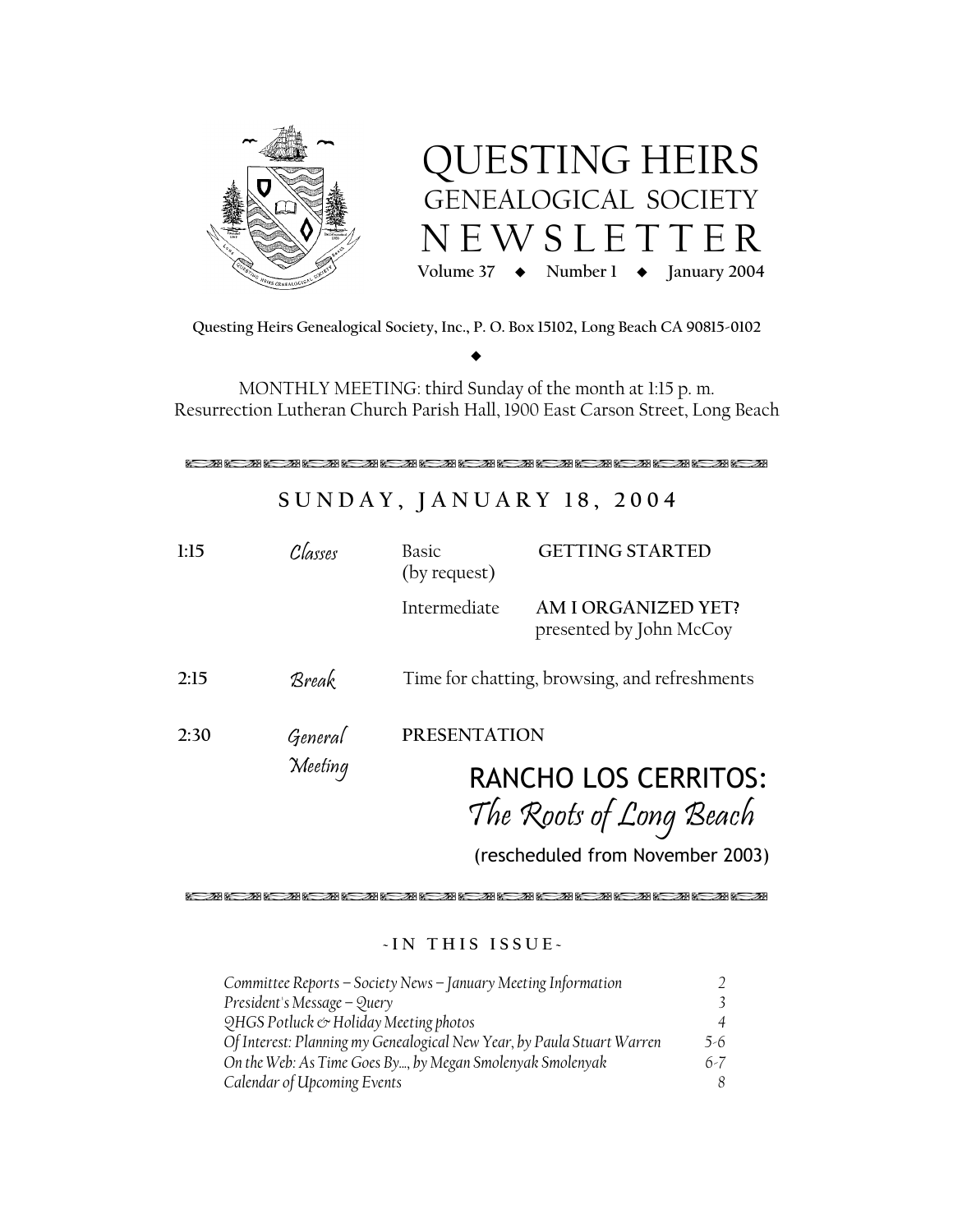$-MEMBERSHIPREPOP$ <sup>\*</sup> **I**eanette (Marcus) **JONES** (562) 421-5610

**DECEMBER MEETING ATTENDANCE** Members: 22 Guests: 4

# **AVERAGE MEETING ATTENDANCE IN 2003: =K**

# $\blacklozenge$

# **NEW MEMBERS**

The Tewell LaMoure Fundividual to 9/04 *<u>Iewell was a member years ago. She is rejoining.</u>* 

#### $\blacklozenge$

#### **RENEWALS**

| Patricia Bowers   | Individual | to 9/04  |
|-------------------|------------|----------|
| Betty Jean Brandt | Newsletter | to 9/04  |
| Alice Gray        | Newsletter | to 9/04  |
| Sandra Lawrence   | Newsletter | to 12/04 |
| Georgie Lyons     | Individual | to 9/04  |
| Walton McNulty    | Sustaining | to 9/05  |
| Chuck Mitchell    | Individual | to 9/04  |
| Martha Morgan     | Newsletter | to 9/04  |
| Connie Williams   | Individual | to 9/04  |

# - FINANCIAL REPORT -**David WERTS** (562) 431-7790

| November INCOME   | \$383.25 |
|-------------------|----------|
| November EXPENSES | \$185.10 |

BALANCE as of November 30, 2003 \$3,492.69

#### $\blacklozenge$

#### PRELIMINARY 2003 RESULTS

| INCOME          | \$3,673.68 |
|-----------------|------------|
| <b>FXPENSES</b> | \$3,624.89 |

*A profit of \$48.79!! Thank you, members and donors.* 

# -REFRESHMENTS -

Thanks to all who made last month's potluck a big success! Photos of the event can be found on page 4.

# $-SOCIETYNEWS-$

Our sincere thanks go to Nancy Anderson, who donated books from the New Mexico Genealogical Society in memory of Myrtelle May Wheeler Molyneaux. The books will be added to the Questing Heirs Collection at the Long Beach Main Library. As you will recall from Nancy's and our recent tributes in our November and December 2003 issues, Myrtelle, the first President of Questing Heirs, passed away recently.

 $\blacklozenge$ 

Don't forget that our 35th anniversary is coming up in June. As we reported last month, we are putting together a commemorative video. If you have anything to add to the video, such as pictures, memorabilia, or memories, please contact Aaron Day at (562) 634-6708.

# - **JANUARY MEETING -**

# **PRESENTATION Rancho Los Cerritos: The Roots of Long Beach**

This slide program traces the history of Rancho Los Cerritos from its origins as a Spanish land grant to its transformation into the city of Long Beach. This presentation touches upon the history of this National, State and Local Historic Landmark, its current public and educational programs, as well as its plans for the future. This presentation was originally  $s$ cheduled for our November 2003 meeting.

# $\blacklozenge$

# **4FOMALLANGING INTERMEDIATE CLASS Am I** Organized Yet?

Take stock of your record-keeping system. Can it be improved? Has your data outgrown your ability to keep track of it? John McCoy will lead the discussion; members will be invited to share their own experiences in keeping orderly records.

# $\blacklozenge$

# **BASIC CLASS: Getting Started**

A basic class will be given by request; that is, we will ask at class time if anyone would like to learn about how to get started in genealogy.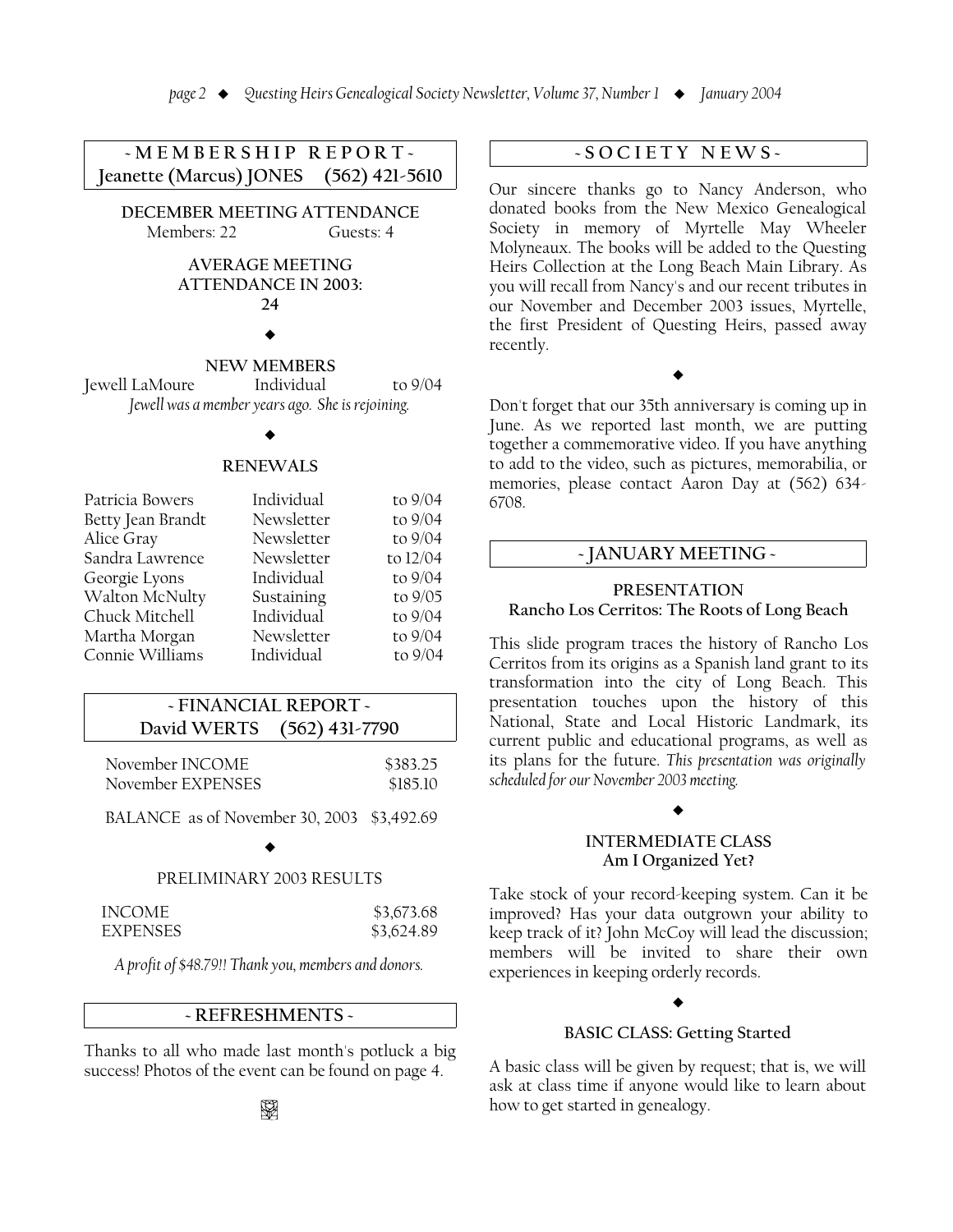# -PRESIDENT'S MESSAGE-

# How I Found a Lost Cemetery in Iowa without Leaving Long Beach! Well, actually, 9 did leave Long Beach, but only to read microfilms at the Los Angeles Family History Center.<br>Here's what happened:

uring my research on the John B. Smith family of Davis County, Iowa, I learned one of the daughters had married Hugh Abernathy in 1835, in Rush County, Indiana. There were other Abernathy connections in Davis County as well. The relationships were unclear, so I decided to study the microfilmed Davis County deed books. One parcel of land, the W $\frac{1}{2}$ of the SE 1/4 of Section 13, Township 68 North, Range 12 West, passed from James Abernathy to his son William T. Abernathy in 1848. Some years later, in 1855, William sold the land to a neighbor. In that deed, there was an additional clause: the tract was being sold, except for a graveyard about 1/2 acre in size.

Some of my Smith's had died nearby between 1849 and 1853. Were they buried in this graveyard? I searched the internet, and found a Davis County "Cemetery Project" http://www.davisco-cem.com/>. Carol and Willis Hoffman had

collected as many cemetery transcripts as they could find, and built a searchable database to house their results. The location given in the deed was not on their list of known cemeteries.

I sent the Hoffmans an email. Had they heard of this cemetery? A few days later, I got their reply. They did not know about the cemetery, but they got in the car and drove out into the countryside right away to find it. From the road, they spotted a lone tree with a stone resting against the trunk. They stopped to inquire. The farmer said there was a stone with the name Abernathy, but they weren't dressed to hike through the snow that day.

When the weather cleared, they went back to investigate. There was only one stone, but it had broken into several pieces. They were able to make out the inscription: James Abernathy, December 10, 1783 - February 24,

1853, "In the midst of Life is Death." My Smiths still haven't been found; James Abernathy seems to be the only resident of this little cemetery.

With further research, I've found an opportunity for this story to repeat itself. When James Abernathy sold his farm in Rush County, Indiana, before moving to Iowa, the deed mentions another cemetery. Once again, it's not one of the known cemeteries. So far, no cemetery enthusiasts have turned up in Rush County who might be able to search for it, especially in the middle of winter. But I think I know who will be found there, if a gravestone still stands. It will be Elizabeth, wife of James Abernathy, who died between 1831 and 1835 on her husband's farm.

This example shows it is possible to do some research without traveling, thanks to the growing community of internet genealogists.

- John McCoy

# $-QUERY-$

# Searching for Ulysses House African-American Musician working and living in Long Beach area from 1939 to 1941

Gail Jackson of the Descendants of Freedmen of the Five Civilized Tribes writes: One of our members needs help finding information about an ancestor. We don't believe he is the Ulysses House near Alhambra, nor do we believe he is related to I. B. House or Daisy House of Long Beach. We have a lot of House families here in Oklahoma, but the only one we are certain of with Oklahoma connections is the U.S. House in Alhambra, but the age does not fit! In exchange for your help, I would be glad to do a Dawes Roll search. Gail M. Jackson, 3224 N. Tulsa Ave., Oklahoma City OK 73112-3150. Email: «GeeJackson@msn.com». Website: <http://www.freedmen5tribes.com>.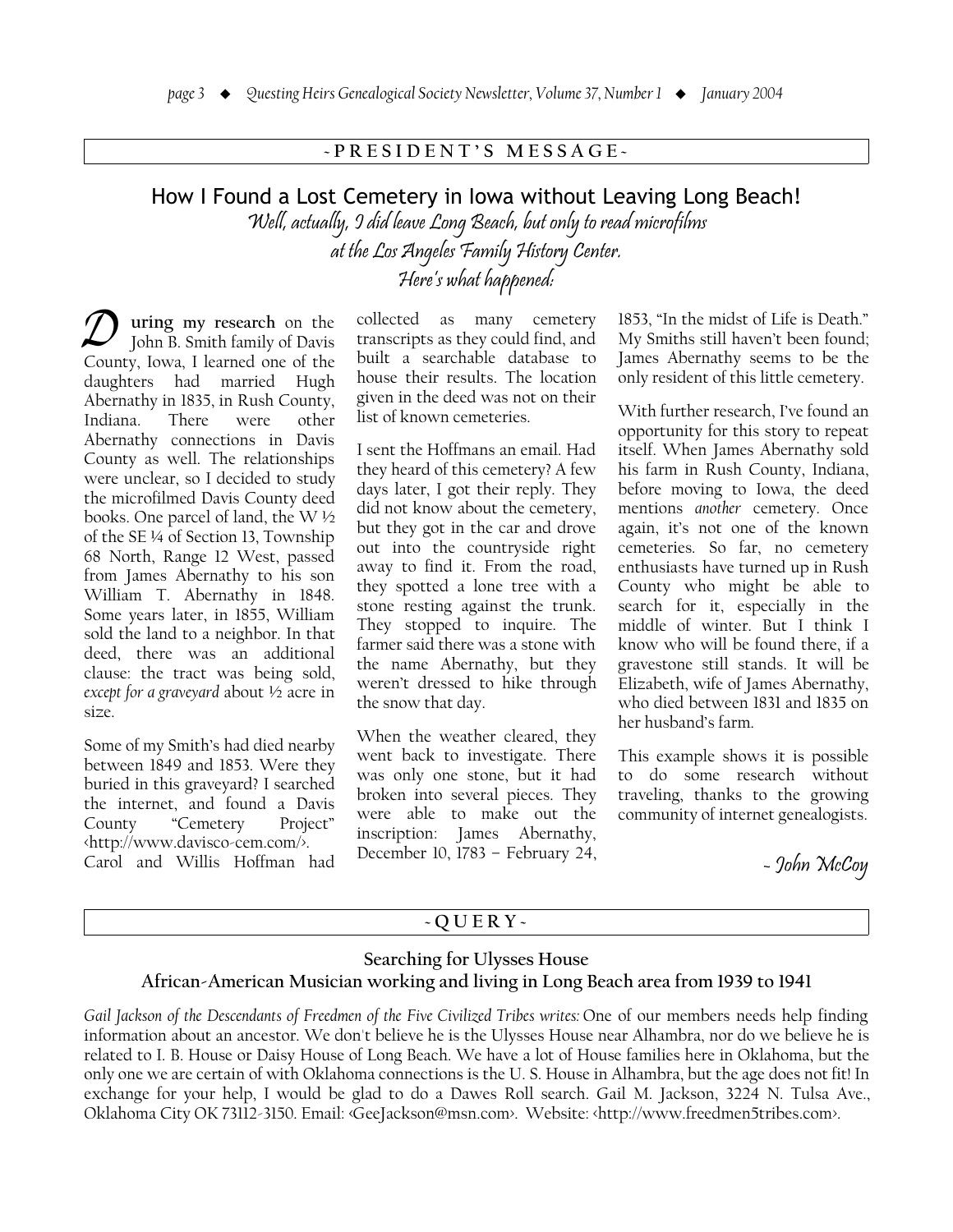# -QHGS POTLUCK PHOTOS-

The Questing Heirs annual potluck was held on Sunday, December 21, 2003. Here are some photos of the event.



Putting the finishing touches on the table.

Spotted outside: a bumpersticker that read "Genealogists never die they just lose their census.'





We spared no expense in decorating



gathering together to share.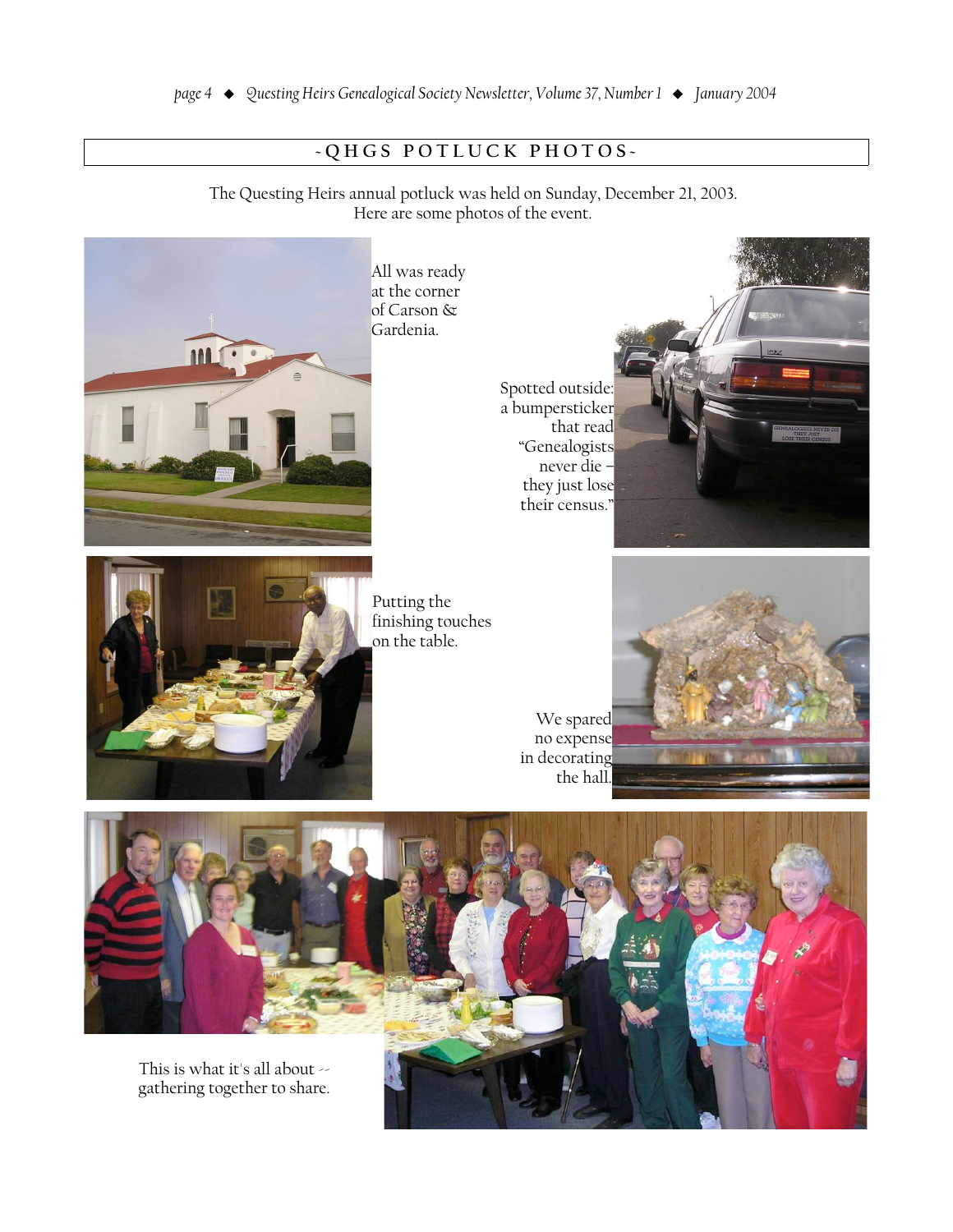# -OF INTEREST-

PLANNING MY GENEALOGICAL NEW YEAR, by Paula Stuart Warren Reprinted with permission from "Ancestry Daily News," 29 December 2003. Copyright 2003, MyFamily.com.

Subscription information available at <http://www.ancestry.com/dailynews>.

I am looking forward to the end of 2003 and the beginning of a New Year. That means I can start with a fresh calendar and a brand new list of events. It also means that I have to remember to write "2004" on checks when I pay bills.

I will be updating the family events date list for my father and adding another year to everyone's age. My genealogy year needs planning also. It is much easier to accomplish some of my genealogical goals if they are already on my calendar.

# MY "HOME"

#### **GENEALOGICAL SOCIETY**

My home society is the Minnesota Genealogical Society. I check the website, <http://www.mngs.org>, and the most recent newsletter. Then I add the dates of the quarterly meetings to my calendar so I won't miss them. I check the schedule for the library (so I don't go there to research on a day it is closed) and add any closed dates to my calendar.

# **MAJOR GENEALOGICAL EVENTS**

 $\mathbf{I}$ add major genealogical conferences and other events. Since belong to several other genealogical organizations, I check the newsletters for the dates. I already know that I will be at the Salt Lake Institute of Genealogy in January <http://www.infouga.org> the National Genealogical at Society conference in May <http://www.ngsgenealogy.org>, and the Federation of Genealogical

Society's conference in September <http://www.fgs.org>. Yes, I will be lecturing at these events, but will check the programs of NGS and FGS for other sessions I want to attend for my own enrichment.

#### **RESEARCH TRIPS**

I already know the dates of upcoming genealogical research trips. Those get added to the calendar and I add "wish" trips. If someone hands me a check for a million dollars I want to be ready for my dream trip! I note days when I plan to research at my state historical society or the local Family History Center. No matter how many people place information, records, and indexes online. I still need to use other records for more details and to verify what I find posted. Plus, it is exciting to hold an old book in my hands or turn the pages of an old volume in a courthouse.

#### **FAMILY CONNECTIONS AND EVENTS**

When I know about a wedding, graduation, or new baby, I add that event to the calendar. I remind myself that those will be opportunities to gather some new family details and that I will need to update my family group sheets. I note the family birthdays and do my best to schedule my genealogy events around family dates. I am also planning on dates when my grandchildren can stay overnight with me or I can go to visit the two who live a few hours away. Their parents seem to enjoy a night or two off and I get to spoil the kids a bit (well, maybe a lot!).

## **PHOTOGRAPH ORGANIZATION**

My ten-year-old granddaughter, Kaylene, is staying with me tonight and is sitting next to me as I write this. She is working on a memory project as part of her homework and we needed to find some pictures to jog our memories. I had to admit some were still in boxes and that I had neglected them. We made dates to work on these together in February and again over the summer. We are working on her very own family tree chart and need to put that project on the calendar.

#### **MY OWN FAMILY NEEDS** MORE COMPUTERIZATION

I am setting aside time in several months to work on entering more of my own family details into my genealogy software program. I have been working on a family history gift for my niece and her new husband and have been entering much of that into the computer, but have neglected the "other" side of my family. I would prefer to do this family data entry more often, but earning a living interferes! My calendar includes dates to revisit such as Ancestry.com sites \http://www.ancestry.com>, RootsWeb.com

http://www.rootsweb.com>, and other sites to see if anything has been added on my family.

[continued on next page]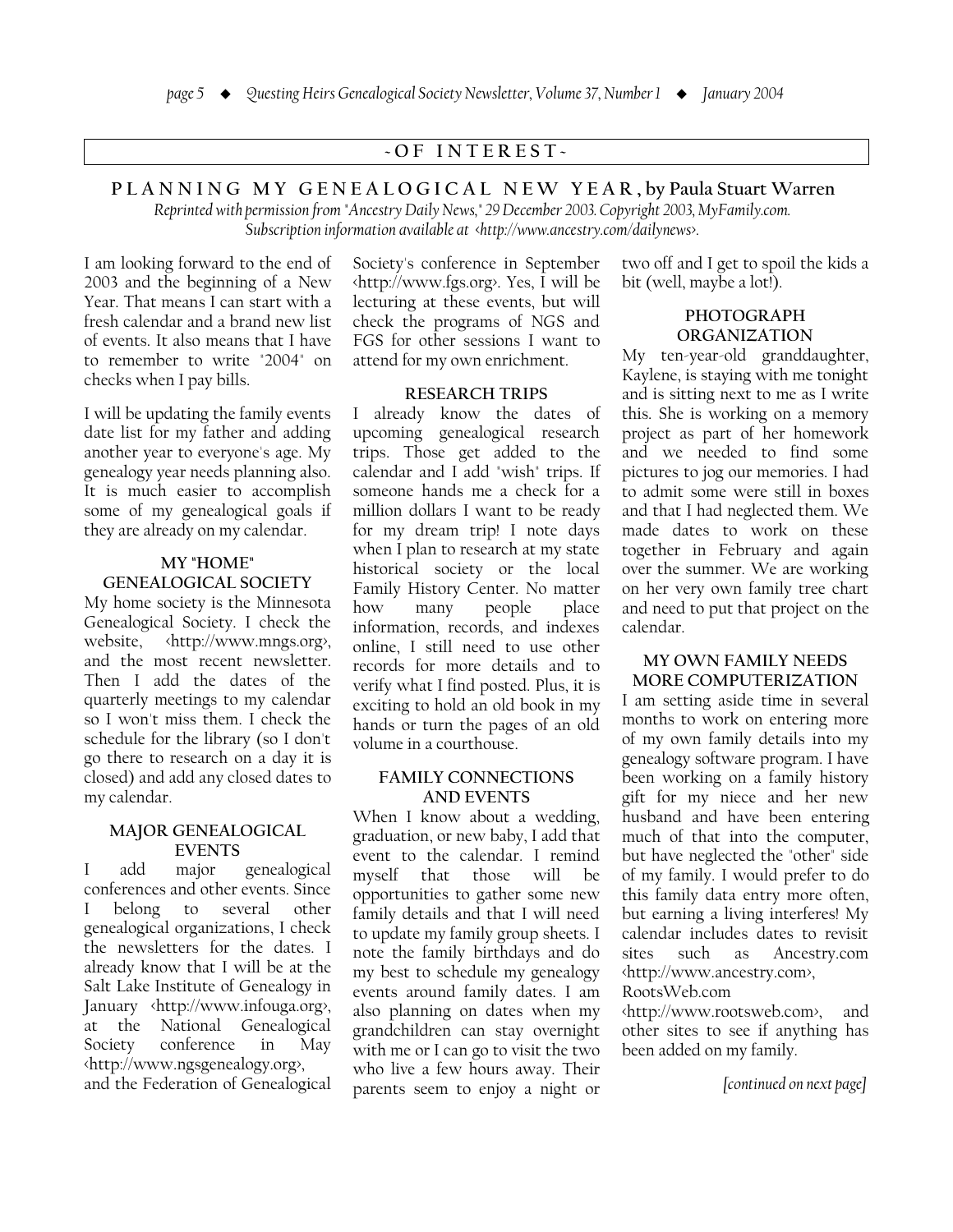# -OF INTEREST, continued-

#### *fcontinued from previous page]*

## **CONTACTING FAMILY**

A cousin recently sent me the transcription of a story his mother wrote when she was in high school. The story was about her father (my grandfather). I learned many new things about Grandpa. This reminded me that I need to write some more letters to cousins and other relatives. It has been a long time since I have done this. I will ask them if they have old letters, pictures, scrapbooks, or other family memorabilia. I may copy some family records to send to them to butter them up before I ask what they might have! Several months have this reminder listed on my calendar. I will also add notes early next winter when I send out my 2004 Christmas cards.

#### **NEW YEAR'S EXERCISE**

The New Year brings about resolutions. For many people  $(including me) that means a$ promise to be more vigilant about exercise. In the cold weather I often drive the short distance to the Mall of America and walk around that enormous mall. What connection does that have to genealogy, you ask? I take along an audiotape of a genealogy lecture and listen to it on my headset. I exercise and learn at the same time. An extensive list of genealogy audiotapes is at Repeat Performance's website \ttp://www.audiotapes.com>. One bit of exercise advice: avoid the area of your mall that has the wonderful aroma of fresh cinnamon rolls.

# **DON'T IGNORE YOUR FILING**

I have listed a few months to catch up on my filing. I continue to use some of my "Lazy Days Organizing Tips for the Family Historian" that I shared previously in the "Ancestry Daily News" in October http://www.ancestry.com/rd/prod redir.asp?sourceid=831&key=A7720  $01$  but need extended time to get things into the file drawers and to weed out some old files.

#### $FINAL$  **BITS OF ADVICE**

Add the renewal dates for your genealogical and historical memberships and subscriptions to your calendar. On January 1st, 2004, set aside time to work on your genealogical new year planning. If you don't do it then, the months will slip away. While you are at it, look ahead to 2005 so that it will be somewhat planned when that new year arrives. Plan a day each month to review your 2004 genealogy calendar and see if you have been adhering to what you posted, whether you need to schedule "catch-up" time for any items, and if there are new genealogy tasks and events to add. I better get back to my 2004 genealogy calendar and get scheduled to move forward on my family research.

I wish you all a peaceful and Happy New Year.

# $-ON$  THE WEB $-$

#### AS TIME GOES BY..., by Megan Smolenyak Smolenyak

*(A) Reprinted with permission from Ancestry Daily News, 30 December 2003. Copyright 1998-2003, MyFamily.com, Inc.* and its subsidiaries. Subscription information available at <http://www.ancestry.com/dailynews>.

As New Year's Day approaches, it seems a good time to reflect on the past . . . but sometimes we need a little help doing that! I thought it might be fun  $-$  and with a bit of  $luck, helpful – to pole around the$ Internet looking for tools that help us understand or remember how it was "way back when." So here's a collection of sites that, in one way or another, provide perspective on the past.

**HOW MUCH IS THAT TODAY?** Some popular genealogical documents include dollar figures. Passenger arrival records may tell us how much money Grandma had in her pocket when she arrived at Ellis Island. A will might inform us of the sum our great-great-greatgrandfather left his wife to subsist on when he passed away. Or we might find land records with purchase values. But how much is that in today's terms? Were our ancestors wealthy, middle class, or just scraping by?

The EH.net calculator \ttp://eh.net/hmit/ppowerusd/>, which compares the purchasing power of money in the U.S. (or colonies) from 1720 to any other year (including the present), can help you find an answer.

*continued on next page*]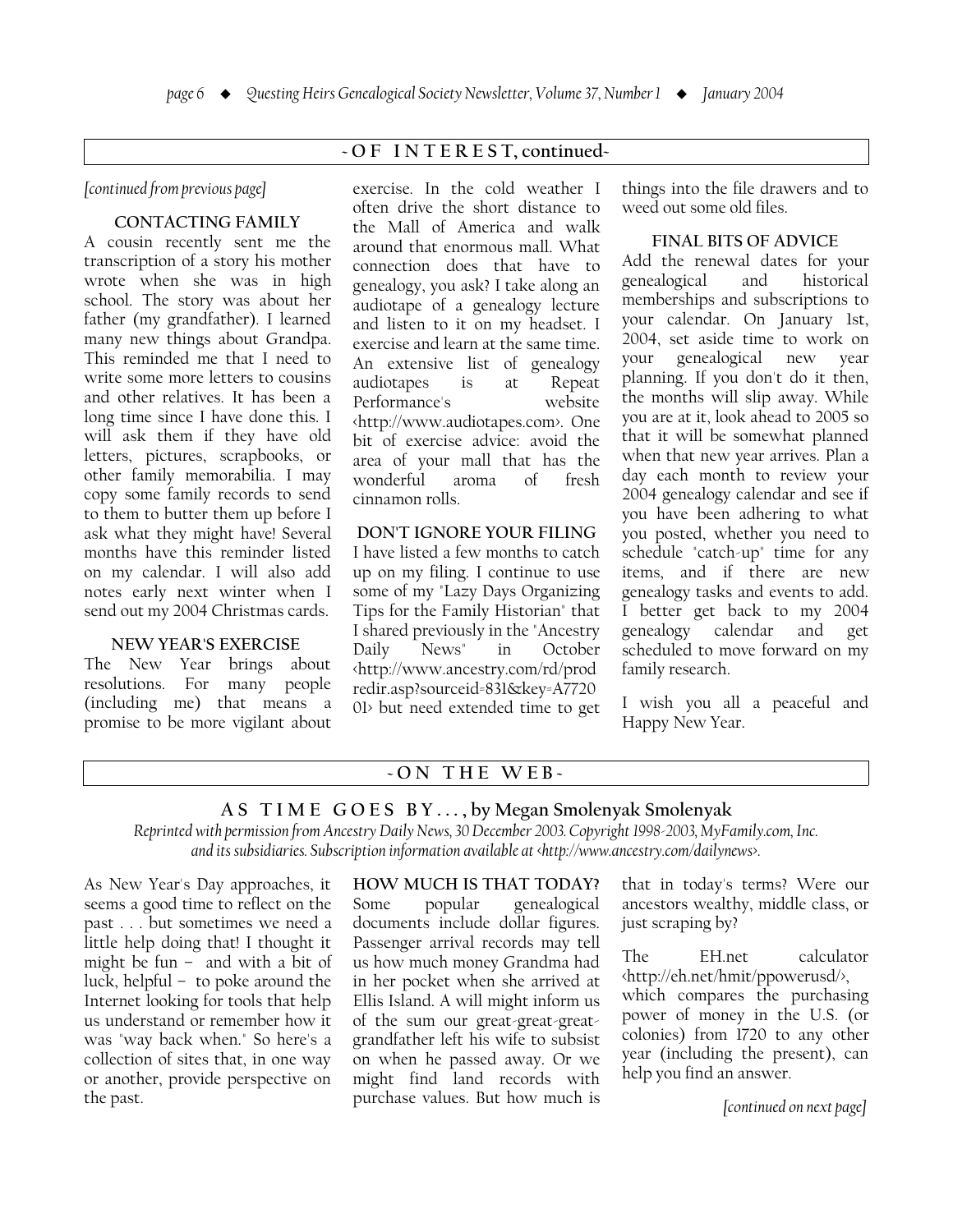# $-ON$  THE WEB, continued -

# [continued from previous page]

And by the way, that \$25 Grandma brought with her in 1902 would be worth \$522 today.

WHAT WAS IT LIKE BACK THEN? Want to know what Grandma could have bought that same \$25? Visit the dMarie Time Capsule <http://www.dmarie.com/ timecap/ $\rightarrow$  and enter "01/01/1902" to learn that it would have purchased 625 loaves of bread (they were four cents each) - or that it only represented about four percent of the average income of \$681 per year. Browse the other results to see that Theodore Roosevelt was president, that the new-fangled toy that year was the Teddy bear, and that as she absorbed the sights and sounds of her new homeland, Grandma might have heard the strains of "Won't You Come Home, Bill Bailey?" or "Pomp and Circumstance," both among the top songs for 1902.

# WHAT DID OUR ANCESTORS

SEE? Perhaps you're curious to look the world through your at ancestor's eyes. Thanks to the American Memory Collection of the Library of Congress <http://memory.loc.gov/ammem/>, now you can. This site offers more than seven million digital items from more than one hundred historical collections, and, as I discovered, a little experimentation can go a long way.

For instance. I tried one of the more unusual names from my family  $-$ Nelligan - and was rewarded with a photo of Gertrude Nelligan from Chicago being weighed by county officials. I don't know what she did

this unwelcome to merit attention, but as it happens, a branch of my Nelligan's settled in Chicago, so now I'll pursue this possible lead. Another ancestor of mine worked as a gardener for the first mayor of Jersey City, Dudley S. Gregory, and typing in Dudley's revealed name handwritten correspondence with Abraham Lincoln. Yet another search for the small town of Piermont. New York, popped up some old photos. If you play with both personal and place names, there's an excellent chance you'll catch some glimpses of scenes and people that would have been familiar to vour forebears.

DO YOU REMEMBER? What about your own life? Can you remember all or even most of what's occurred in your lifetime? If you were to make writing a memoir one of your goals for the new year, could you use a little help with memory prompters to some magical bring back moments from your past? If so, you're in luck because there are plenty of nostalgia-oriented sites.

One of my favorites is the Center for Life Stories Preservation, which has terrific pages for triggering memories <http://www.storypreservation.co m/triggers.html> and historical events and dates <http://www.storypreservation.co m/dates.html>. Be sure to spend some time just browsing, though, as it has plenty of entertaining and useful links you'll want to bookmark. You might also want to try the About.com Nostalgia

# site

http://seniorliving.miningco.com/c s/nostalgia/> for recollections from 1941 to 1972.

HOW OLD WAS I WHEN . . .? Need more help putting your own life into perspective? Then you might want to visit the Age Gauge http://www.frontiernet.net/~cdm/a gelbd.html> and enter your own birth date. You'll quickly learn how much older or younger you are than assorted celebrities and how old you were when Kennedy was assassinated, man first walked on the moon, the Berlin Wall fell, or 9/11 occurred.

REMEMBER THE OLD DAYS ON THE INTERNET? And finally, although it's hard to believe, we already have occasion to be nostalgic about what used to be on the Internet. Fortunately, the Wayback Machine http://web.archive.org/collections/ web.html> helps bring at least some of it back. I amused myself (but also made myself wince) by taking a peek at the early days of my own website. To see how far we've come. try entering http://www.ancestry.com and take a look at the October 28, 1996 version. You'll be impressed how far we've all evolved in cyberspace in less than a decade!

**BACK TO THE FUTURE While** the New Year is a great time to look forward, we as genealogists know that there's always value in looking to our past. I genuinely hope that some of these tools will contribute to your research endeavors in 2004 and I wish each and every one of you a Happy New Year!